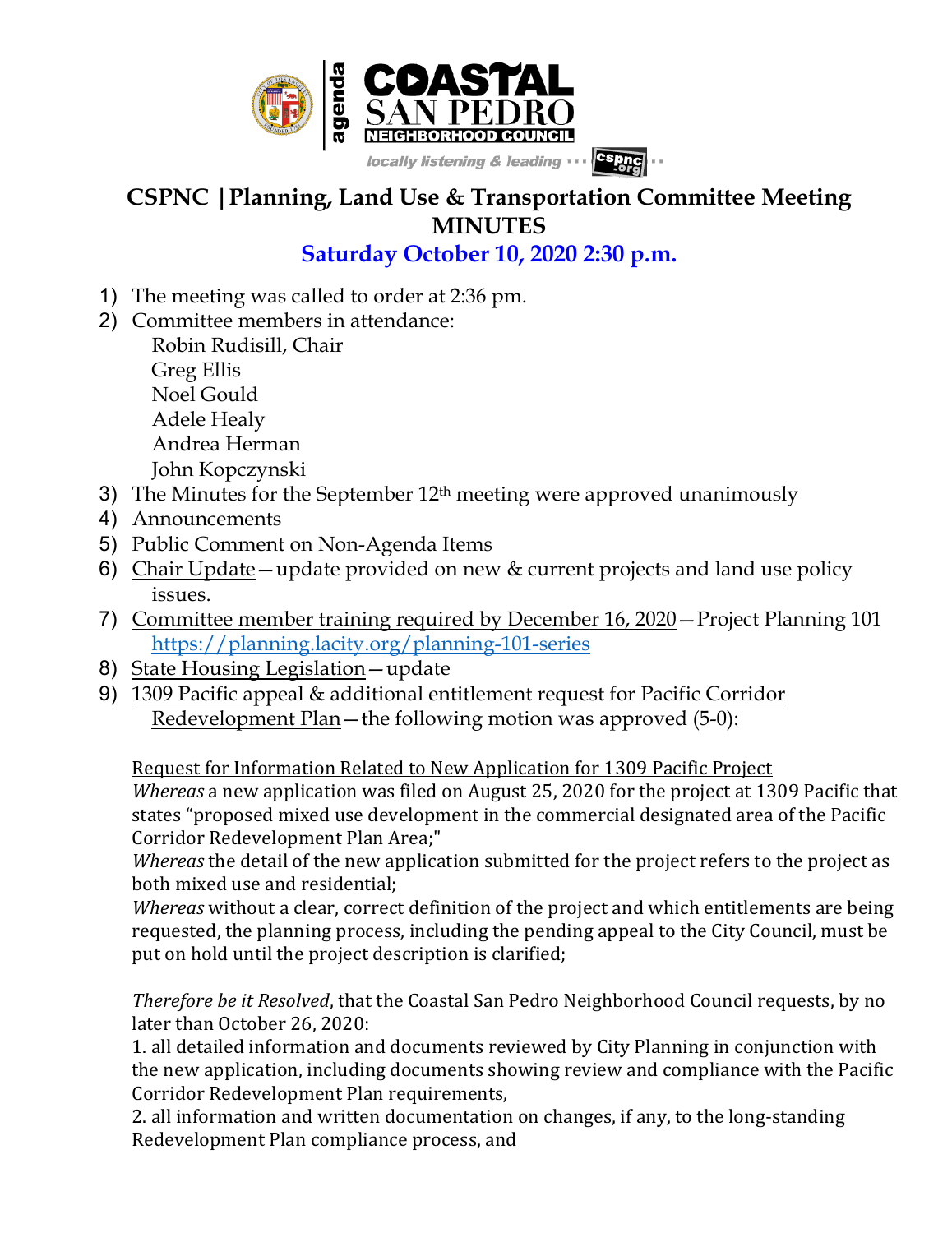3. confirmation that while the Pacific Corridor Redevelopment Plan, the San Pedro Community Plan, and the San Pedro Community Plan Implementation Overlay District have been designed to work synergistically for the good of the community, when one is more restrictive that the others, the more restrictive plan governs, and 4. an explanation and clarification, along with a correction of all hearing notices and application documents, regarding whether the project is mixed use or residential.

Council file 20-0680

10) 2111 Pacific changes to project and new hearing-- the following motions were approved (6-0):

Recommendation for Continued Strong Opposition to 2111 Pacific Project

*Whereas* the Coastal San Pedro Neighborhood Council (CSPNC) passed a motion on November 18, 2019, which was sent to the Department of City Planning and the Council Office, recommending denial of the project for 2111 Pacific, as proposed, but offering support if:

\* the project provides one parking space for each bedroom

\* the project is limited to three stories not exceeding 30 feet

\* the affordable housing for the project is increased to 24 units

\* the project is LEED certified

\* the project incorporates native plants into the landscape plan as per the San Pedro Urban Greening Plan

\* the design for the project is changed to a building design that would be compatible with the surrounding neighborhood (as opposed to

being similar to comparable projects downtown);

*Whereas* none of the conditions under which the CSPNC would offer support of the project have been addressed;

*Whereas* a City hearing notice has been issued for a new hearing of the project on October 28, 2020 that includes some modifications to the original project;

*Whereas* the applicant has added only 9 parking spaces, which is insufficient because the project is not on a major public transit line and does not qualify for TOC status due to insufficient public transportation;

*Whereas* the retail space has been reduced;

*Whereas* the applicant has added a request to waive the loading area requirement, which would cause further congestion on the street and hazards to pedestrians;

*Whereas* the applicant has added a requested entitlement/action, pursuant to LAMC Section 11.5.14.D.5, for a Redevelopment Plan Project Compliance to permit a residential mixed-use development in a Commercial Area in the Pacific Corridor Redevelopment Plan; *Whereas* the applicant for 2111 Pacific has not provided the information requested by the Chair of the CSPNC Planning, Land Use and Transportation Committee regarding the differences in the project description and entitlement requests heard on March 12, 2020 vs. the project description and entitlement requests to be heard on October 28, 2020; *Whereas* a Categorical Exemption from the California Environmental Quality Act (CEQA) must be denied because the project is not "consistent with the applicable general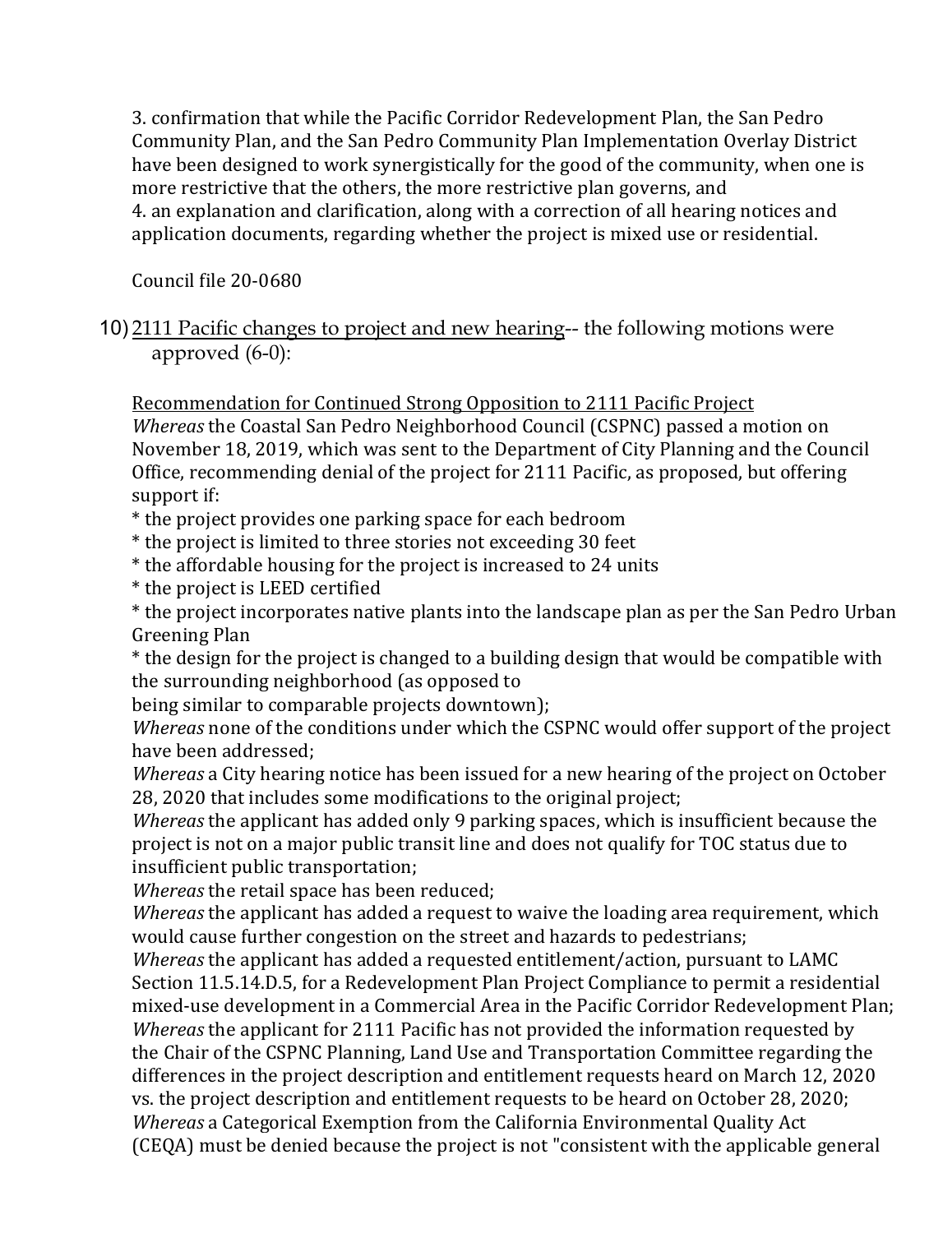plan designation and all applicable general plan policies as well as with applicable zoning designation and regulations:"

*Whereas* a Categorical Exemption from CEQA must also be denied because the developer is "piecemealing" the cumulative impacts analyses: their two Pacific Corridor projects are being processed simultaneously, encompassing a whole action, and they must be reviewed as a package; and

*Whereas* a Categorical Exemption from CEQA must also be denied because due to San Pedro's overwhelming and well-documented Port-related environmental hazards there are "unusual circumstances" creating the reasonable possibility of significant effects; *Therefore be it Resolved*, that the Coastal San Pedro Neighborhood Council affirms its strong opposition to the project as revised and requests Council Office support of our opposition.

Recommendation for Street Widening for the 2111 Pacific project

*Whereas* the project proposed at 2111 Pacific is within the City's high injury network; *Whereas* street widening would be required at the intersection of 22nd and Pacific in order to mitigate the substandard traffic conditions and the unsafe bus turning radius; *Whereas* any street widening would impact the overall square footage of the project; *Therefore be it Resolved*, that the Coastal San Pedro Neighborhood Council asks that the Bureau of Engineering and the Department of Transportation require street widening at this location in conjunction with the review and approval of the project.

Request for detail on Air Quality and Traffic Studies for 2111 Pacific CEQA analysis *Whereas* the applicant and the City have not provided the detailed information necessary in order to adequately perform the air quality and traffic studies for purposes of CEQA analysis, and the information on cubic yards of grading has actually been removed from the project description in the new hearing notice;

*Therefore be it Resolved*, that the Coastal San Pedro Neighborhood Council requests that the applicant provide the detailed information for grading, soil export and hauling routes and update the air quality and traffic studies for further CEQA analysis.

- 11) 2275 W. 25th Street/remodel of Golf Clubhouse—continued
- 12) 3011 Carolina—continued
- 13) Point Fermin Lighthouse Historic Cultural Monument application—continued
- 14) 1482 Hamilton—continued
- 15) 1486 Hamilton—continued
- 16) 557 Shepard—Noel to follow up, continued
- 17) 2105 Paseo del Mar—continued
- 18) 1221 W. 27th St—Noel to follow up, continued
- 19) 4015 Pacific—reviewed and committee does not wish to pursue the need for ADU parking
- 20) 2611 Patton—continued
- 21) Repair of Slurry Coating Roadwork continued
- 22) New power poles on Parker St.—continued